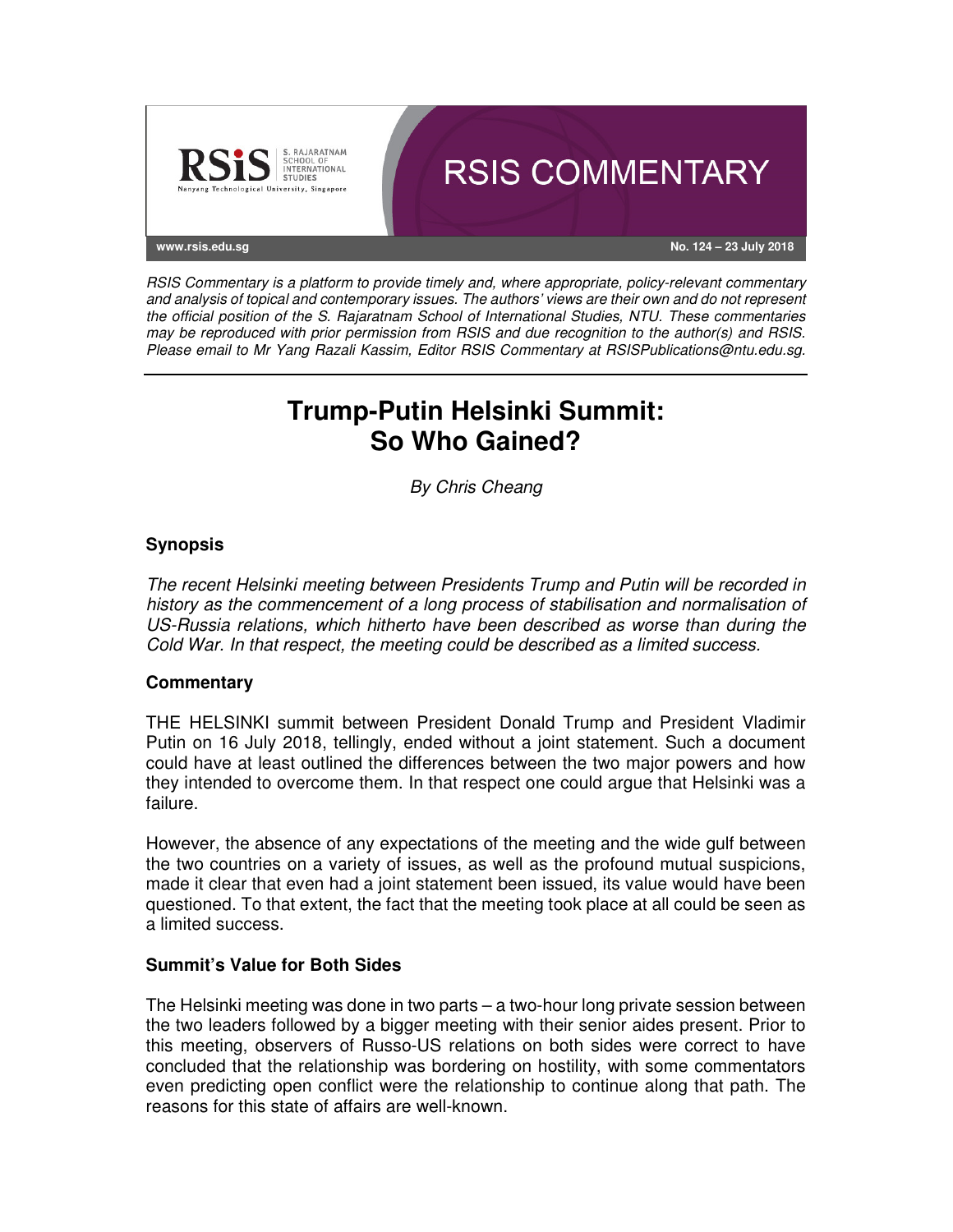For both sides, the summit might pave the way for further meetings at the experts' level to iron out differences and seek ways to resolve a host of issues. In his prepared remarks to the media at the press conference, President Putin cited four issues that the two leaders dealt with:

These were arms control; the Syrian and Ukrainian crises; the North Korean denuclearisation process; the Iranian nuclear issue as well as the most thorny bilateral issue – what President Putin described as the "so-called Russian interference in the electoral process in the US".

President Trump, on his part, echoed President Putin's points on the need for arms control "for the sake of peace", nuclear non-proliferation (meaning the North Korean issue), Syria, as well as Islamist terrorism. He also emphasised that they had discussed "the issue of Russian interference in our elections".

### **Value of Meeting to Trump**

For President Trump, Helsinki provided some level of justification for his consistent course and views on the need to improve bilateral relations, his argument being that this path was vital, since both countries possessed the majority of destructive nuclear weapons in the world.

It also is a reflection of his belief that allegations of collusion between his presidential election campaign and Russia, would finally be put to rest, with President Putin's consistent denials, this time before the media of both countries and a world audience.

The only disadvantage to President Trump of the meeting is the fact that his perceived pro-Russian sentiments in sections of the US media and among his political opponents and critics, have been deepened after Helsinki, judging by the commentary on and remarks about the meeting.

Nevertheless, President Trump does not appear to be too concerned about the domestic reaction to his meeting and this fact can be seen by his invitation to Putin to visit the US in the autumn.

### **Value to President Putin**

On the other hand, President Putin's prestige at home has risen with this meeting.

As pointed out in an earlier commentary, it is in Russia's interest to stabilise and normalise relations with the US, given that it is the weaker of the two powers. Moreover, the US has consistently been seen, despite the rise of China and its growing importance to Russia, as the "main opponent".

A reduction of current tensions in the relationship is in Russia's clear interest as that would lead ultimately to lifting of US and EU sanctions. Russia's Euro/Western-centric leaders, and President Putin is not an exception to this rule, have consistently and regularly focused their main attention on the US, in the first instance and the EU.